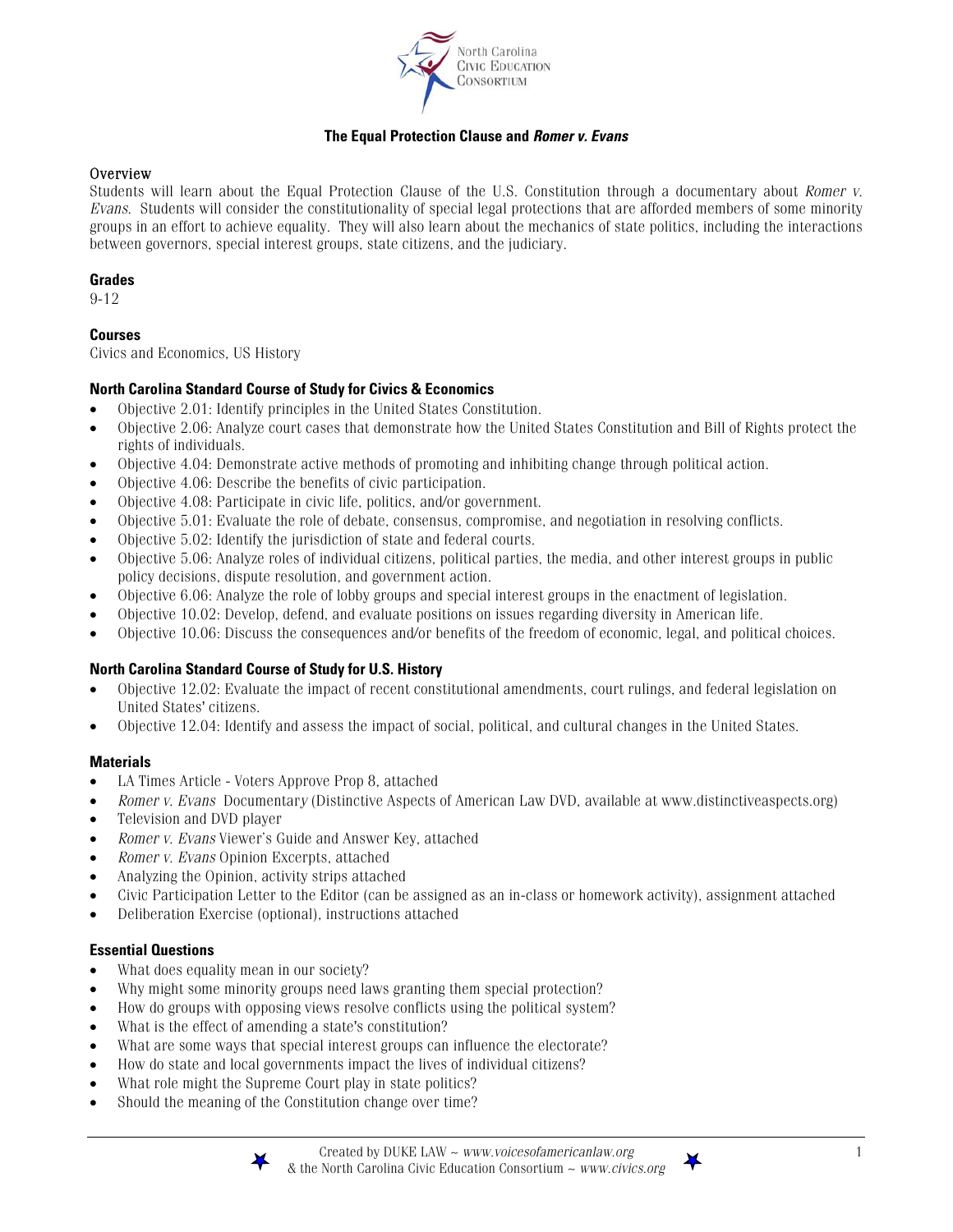## **Duration**

60+ minutes (time varies depending on which activity options teachers select)

## **Student Preparation**

- As this lesson addresses potentially sensitive topics, such as discrimination based on sexual orientation, it is important students are prepared to respectfully deal with controversy. Firm expectations of respect, safety, and civil communication must be present in the classroom in order for this lesson to be successful.
- Prior to this lesson, provide students with the attached copy of the *Los Angeles Times* newspaper article "Voters Approve Proposition 8 Banning Same-Sex Marriages." Ask them to read the article and to think about the arguments put forth by each side of the debate. You may wish to ask students to write down a list of the arguments for and against Proposition 8.
- Optional Writing Assignment: The text of the Equal Protection Clause is printed at the bottom of the newspaper article handout. Ask students to think about the meaning of the Clause after they have finished reading the article. Tell students to assume the role of a contributor to a political blog covering the Proposition 8 debate. Ask them to write two informal paragraphs for their blog explaining their ideas about how the Equal Protection Clause applies to the situation in California. Encourage students to express their own opinions rather than just summarizing several arguments.

# **Procedure**

# **Warm-Up: Is Profiling Ever OK?**

- 1. Ask students to imagine that they are the owners of a new luxury apartment building. Inform them that, as the landlords, they have the ability to decide who can and cannot rent an apartment in their building. One by one, write the names and descriptions of the following prospective tenants that wish to rent in the students' building. Tell students to silently consider whether there is anyone in this list they would not want to rent to and why. (Tell students that they will not be sharing these answers out loud and should not give any verbal indication as to their opinions.)
	- Maria, an eighteen-year-old college student.
	- Faris, a devout Muslim.
	- Douglas, owner of two golden retrievers.
	- Lisa, whose three cousins, uncle, and grandmother will also be living with her.
	- Demetrius, an African-American middle-aged male.
	- Sandra, a woman recently evicted from another apartment for failure to pay her rent.
	- Janine, an open lesbian.
- 2. Ask students to raise their hands if there was anyone on the list that they would not rent to. If there are any students who do not raise their hands, signifying that they would rent to anyone on the above list, ask them to explain why. Discuss whether students believe that they should or should not be allowed to take certain characteristics into account when renting out apartments. (Again, remind students not to comment regarding which of the above people they would or would not rent to. Rather, they should discuss the right to do so.) Pose the following discussion topics to the class:
	- In your opinion, what characteristics should a landlord be able to consider when renting out his/her apartments? (Students might mention past rental history, credit scores, current occupation, etc. Not comments on the board.)
	- Are there any of these characteristics that a classmate has mentioned that you disagree with?
	- What problems would arise if it were legally allowed to discriminate against a prospective tenant based on his or her race? Religion?
	- How does this warm-up illustrate the concept of equality?

# **The Equal Protection Clause**

- 3. Write the following excerpt from the Equal Protection Clause of the Fourteenth Amendment on the board: "No state shall…deny to any person within its jurisdiction the equal protection of the laws."Ask for volunteers from the class to discuss their ideas about the meaning of the Clause, using the following discussion prompts:
	- What does it mean for a state to equally protect all of its citizens?
	- Can you think of any past examples of states denying certain groups equal protection?
	- Is it possible for every law to treat all people the same way? Explain.
		- o What about the law that says that driver's licenses cannot be issued to people under the age of sixteen? Is that acceptable, even though it does not apply to all people equally? Why or why not?



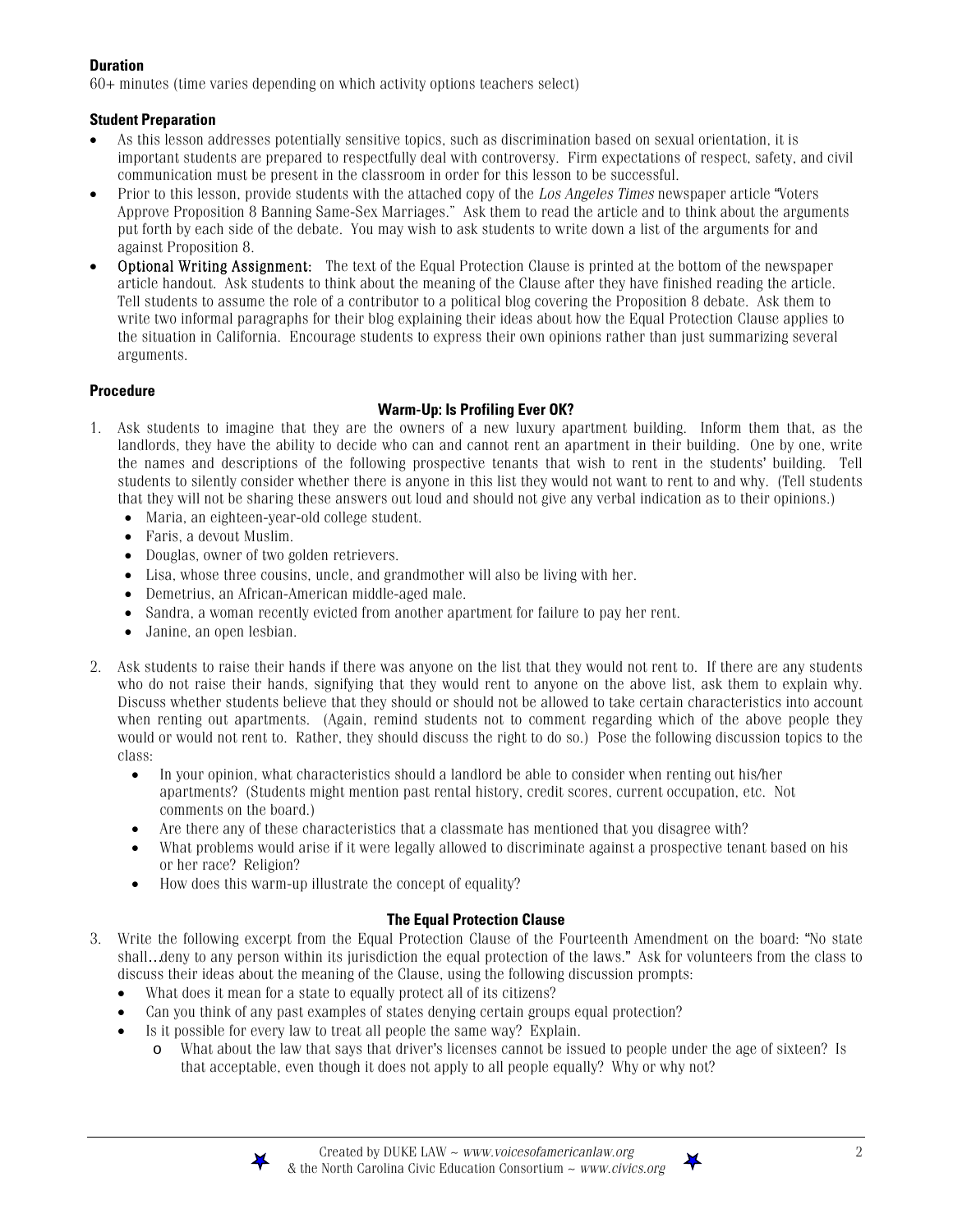### **Documentary:** *Romer v. Evans*

4. Explain to students that you will be showing a documentary about an amendment to the Colorado State Constitution that would prohibit the state from passing laws offering special protections to homosexuals. Remind students to treat the controversial issues presented in the film with sensitivity. Depending on your course, it may be helpful to explain or review the process and implications of amending a state's constitution.

### • Teacher**'**s Synopsis of the Case

By the early 1990s, several cities in Colorado had passed ordinances protecting government employees from discrimination based on their sexual orientation. In 1991, the city of Colorado Springs attempted to enact similar legislation. The proposed law was strongly opposed by conservative and religious groups in the area. These groups, especially one called Colorado for Family Values, were eager to prevent the passage of any laws that would give what they considered to be "special rights" to homosexuals based on their sexual orientation. They decided to campaign in favor of an amendment to the Colorado state constitution that would repeal existing laws protecting homosexuals, as well as prevent new ones from being created. Supporters of the proposed amendment managed to get the required 50,000 signatures to put the proposed amendment, now called Amendment 2, on the November 1992 ballot.

Although the polls predicted that Amendment 2 would fail to garner enough votes, on election night it ended up passing. Pro-gay groups like the Colorado Legal Initiatives Project (CLIP) were prepared for this outcome and promptly filed a lawsuit challenging the constitutionality of Amendment 2. They claimed that Amendment 2 had no purpose other than animosity toward homosexuals, and that hatred was not a legitimate government interest that could justify the fact that the amendment applied only to gays. The trial court and the Colorado Supreme Court, on appeal, agreed with this argument and held that Amendment 2 was unconstitutional. The case was appealed to the Supreme Court, where the lower court rulings were upheld in an important 5-4 decision.

### • Viewing Options

You may choose to use one or several of the following suggestions while showing the documentary:

- o Distribute the Viewer's Guide handout before showing the film and ask students to fill in the blanks with the correct answers as they watch.
- o Pause at pre-determined intervals for a brief discussion/explanation session to ensure that students are following the film. The time codes and some suggestions for discussion are listed below:
	- Discussion Point #1: (*Pause at 10:03 after Noebel finishes*) Ask students to identify the goal of supporters of Amendment 2. What was this amendment proposed in response to?
	- Discussion Point #2: (*Pause at 16:03 after Romer finishes*) Explain or review the term "plaintiff." Ask students why Angela Romero might be a good plaintiff for CLIP to have when challenging Amendment 2. Also, you might ask students how they feel about the governor publicly taking sides in this debate.
	- Discussion Point #3: (*At the end of the film*) What was the main argument of Amendment 2 opponents like Dubofsky? How did Solicitor General Tymkovich respond to that argument?

### **Analyzing the Decision**

- 5. Students may be surprised to see that the case video ends without revealing the Supreme Court's decision. Depending on your curriculum, before revealing the outcome of the case, you may wish to review important information about the Supreme Court and its functions.
	- Remind students that the Supreme Court is made up of nine justices, nominated by a President of the United States and confirmed by the United States Senate.
	- Explain that while the Court's official decision is contained in a "majority opinion," some of the justices may have a different viewpoint. For example, some might agree with the ultimate decision reached by the majority, but for different reasons. This is called a concurring opinion. Other justices may disagree with both the reasoning and the decision in the majority opinion. These justices express their views in dissenting opinions.
	- You may touch on various parts of the appellate process, including petitions for certiorari, the filing of amicus briefs, and oral arguments.
- 6. Below are two options for revealing the Court's decision. Choose the one that best fits your goals for the class:
	- Option #1: Reading the Opinion (Individual Work)
		- o Hand out the Opinion Excerpt (Appendix) to the students and ask them to read Justice Kennedy's majority opinion. Explain that, as the majority opinion, this decision reflects the official holding of the Court.
		- o Depending on the grade level of the class, it may be helpful for you to ask for volunteers to read each paragraph aloud. Reading aloud will enable you to explain any words or concepts that the class finds to be difficult to understand.

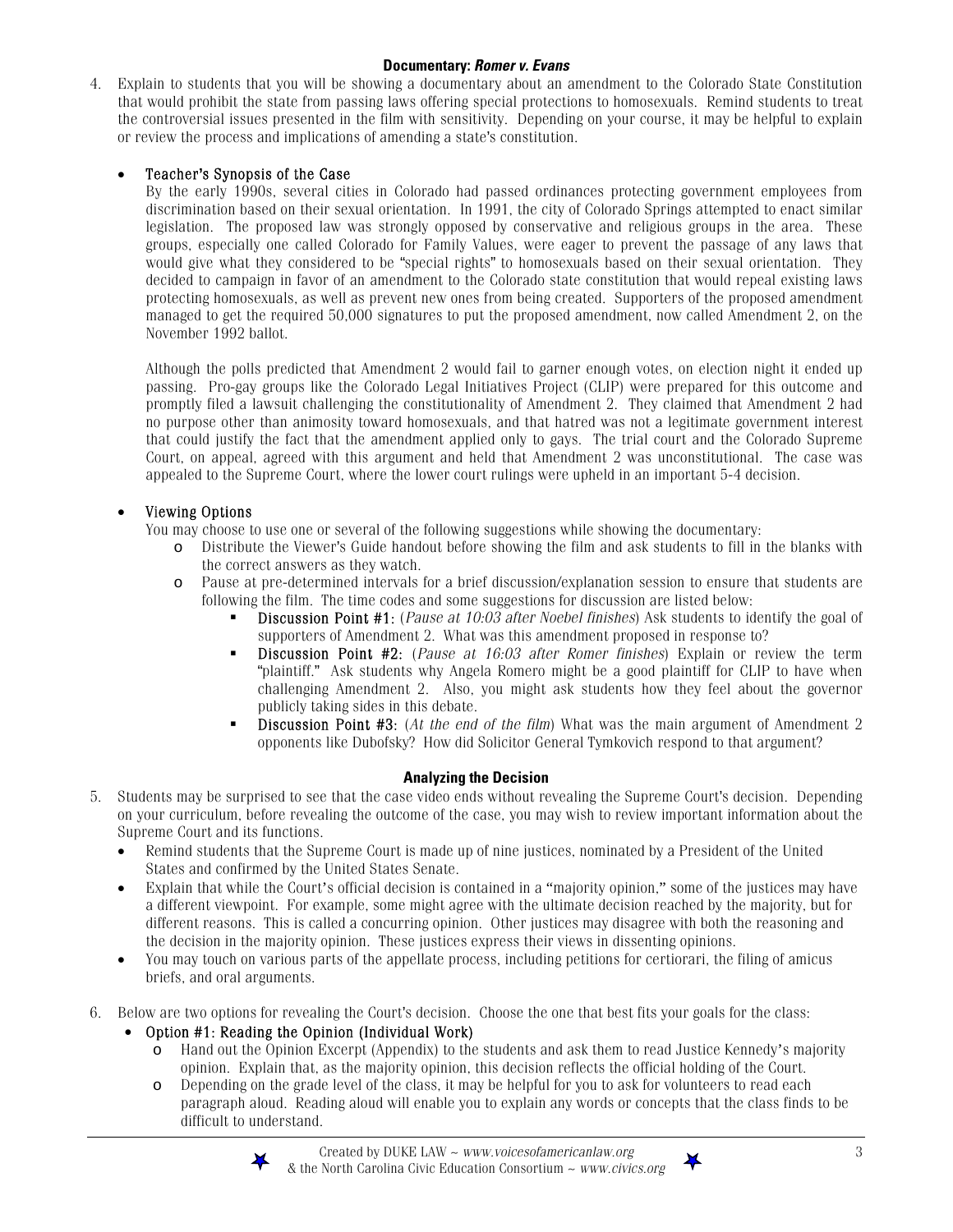- o Once the students have finished reading Justice Kennedy's opinion, ask for students to share with the class what they think the decision is. Offer guidance to point students in the proper analytical direction.
- o After the class has finished discussing the majority opinion, ask the students to read the excerpt from Justice Scalia's dissenting opinion. When they have finished, encourage the class to discuss how the dissent is different from Justice Kennedy's majority opinion.

## • Option #2: Analyzing the Opinion (Group Work)

- o This exercise requires the Analyzing the Opinion handout (Appendix). Before class, cut the handout along the lines to create six group prompts, labeled Group 1-6.
- o Divide the class into six groups. Pass one prompt to each group. Explain to students that they will be closely reading a few sentences from the majority opinion in Romer v. Evans. Ask each group to discuss amongst themselves what they think the Supreme Court meant by these important sentences. Allow approximately 5-10 minutes for in-group discussion.
- o One by one, prompt the groups to help you reveal the outcome of the case. Go in order from Group 1 to Group 6, asking each group the question assigned to it in the guide below:
	- Group 1: What does the Constitution say about laws that treat different groups of people differently in our country?
		- 9 *Goal Answer: They aren't tolerated, they aren't desirable, et al.*
	- Group 2: What is the State's argument in favor of Amendment 2?
		- 9 *Goal Answer: By prohibiting special protections for homosexuals, Amendment 2 puts them in the same position as everyone else.*
	- Group 3: What is the Supreme Court's argument against Amendment 2?
		- 9 *Goal Answer: Amendment 2 says that only homosexuals cannot have laws that grant them special protections. The law doesn't prevent anyone else from having laws that grant them special protections.*
	- Group 4: When will a classification within a law be tolerated by the Constitution?
		- 9 *Goal Answer: In most cases, when the classification bears a rational relation to a legitimate end.*
	- Group 5: Is there a legitimate government interest promoted by this law?
		- 9 *Goal Answer: No, because desire to harm a politically unpopular group is not a legitimate interest.*
	- Group 6: Can Amendment 2 remain a part of Colorado's constitution?
		- 9 *Goal Answer: No, because it violates the Equal Protection Clause of the U.S. Constitution.*

## **Equal Protection in Context: Letter to the Editor Activity**

- 7. Ask students to think of the various ways that Colorado citizens were able to be involved in the political process during the debate over Amendment 2. Remind them that civic participation is not reserved just for elected officials and that there are many ways for all citizens to participate in the political process and explain the following instructions:
	- Inform students that many media sources, including newspapers, provide a forum for readers to express their own opinions on topics important to their community and world. Explain that while these forums today may take the form of internet blogs or discussion boards, the assignment today will be to write a letter to the editor of your Local Newspaper about a gay marriage amendment similar to the ones faced by the people of Colorado and California.
	- Hand out the attached "Letter to the Editor" assignment sheet. Ask students to read the scenario described in the assignment about a proposed amendment to the constitution of the fictional state of Cardinal.
	- Remind students to cite examples from the newspaper article they read and/or the Romer v. Evans case video to support their arguments.

## **Additional Activities: Deliberation Exercise**

- This activity will require students to have their homework handout on hand from the night before. (You may wish to have extra copies in case some students have lost their article.)
- Divide students into groups of 4 or 6 people (it should be an even number if possible). Pass out the attached Deliberation Exercise handout. Make sure students have their *L.A. Times* article on hand; this will be the document used during the deliberation.
- Explain to students that the in-class activity will be a deliberation exercise and not a debate. This means that there will not be any argument about which side of the deliberation is right or wrong. Rather, this will be an exercise in identifying and understanding competing viewpoints in the *L.A. Times* article. Emphasize that this exercise is not about any individual student's personal views on gay marriage.



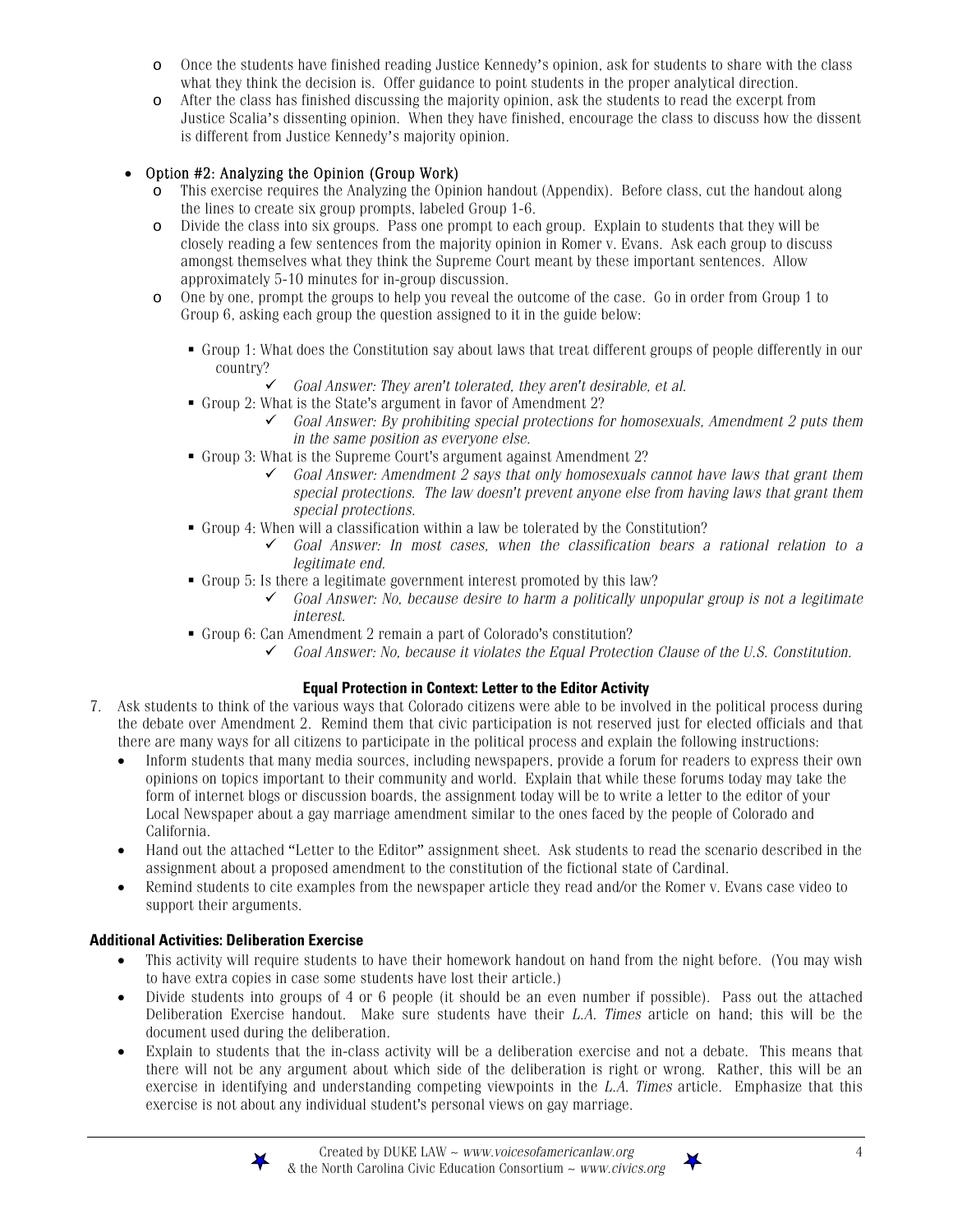- Once students are in their groups with the handout, each group will divide into two Teams, A and B. This is explained in the handout as well. Allow ten minutes for each Team to find the arguments it will present to the rest of the group.
- After the ten minutes have passed, announce that it is time for the Teams to meet together and share the arguments they found in the L.A. Times article. Allow five minutes.
- Next, ask the Teams to now explain to their group the opposing viewpoints to the arguments they just articulated. Allow five minutes.
- Once the groups have finished sharing arguments, explain that an important part of deliberation is a personal evaluation of the merits of competing arguments. Ask each student to individually reflect on the different viewpoints and write a paragraph explaining which side was ultimately more convincing in their mind.

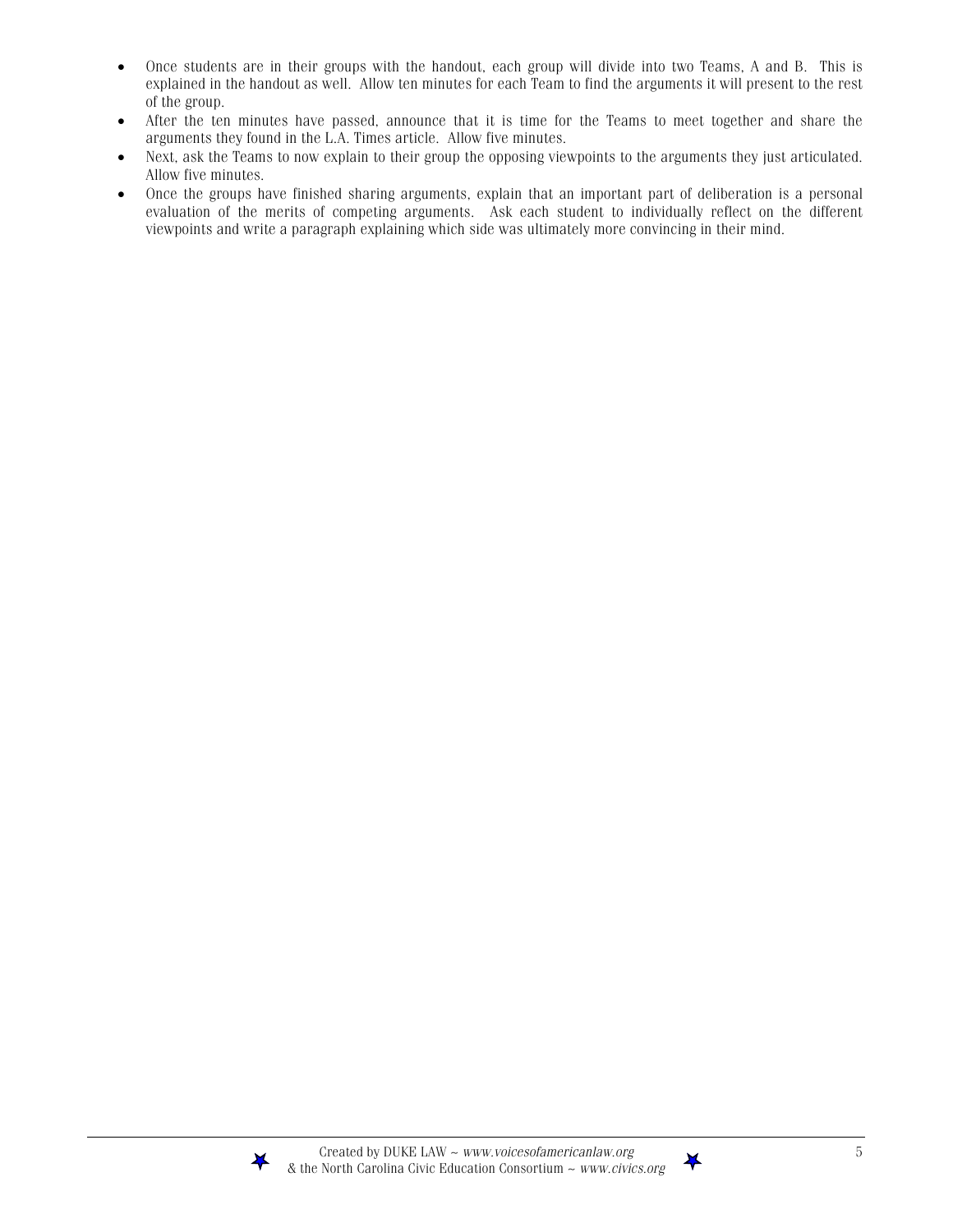## **VOTERS APPROVE PROPOSITION 8 BANNING SAME-SEX MARRIAGES**

*From the Los Angeles Times* , November 5, 2008

A measure to once again ban gay marriage in California led Tuesday, throwing into doubt the unions of an estimated 18,000 same-sex couples who wed during the last 4 1/2 months. As the measure, the most divisive and emotionally fraught on the state ballot this year, took a lead in early returns, supporters gathered at a hotel ballroom in Sacramento and cheered.

"We caused Californians to rethink this issue," Proposition 8 strategist Jeff Flint said. Early in the campaign, he noted, polls showed the measure trailing by 17 points. "I think the voters were thinking, well, if it makes them happy, why shouldn't we let gay couples get married. And I think we made them realize that there are broader implications to society and particularly the children when you make that fundamental change that's at the core of how society is organized, which is marriage," he said.

But in San Francisco at the packed headquarters of the No on 8 campaign party in the Westin St. Francis Hotel, supporters of same-sex marriage refused to despair, saying that they were holding out hope for victory. "You decided to live your life out loud. You fell in love and you said 'I do.' Tonight, we await a verdict," San Francisco Mayor Gavin Newsom said, speaking to a roaring crowd. "I'm crossing my fingers."

Elsewhere in the country, two other gay marriage bans, in Florida and Arizona, were well ahead. In both states, laws already defined marriage as a heterosexual institution. But backers pushed to amend the state constitutions, saying that doing so would protect the institution from legal challenges.

Proposition 8 was the most expensive proposition on any ballot in the nation this year, with more than \$74 million spent by both sides.

The measure's most fervent proponents believed that nothing less than the future of traditional families was at stake, while opponents believed that they were fighting for the fundamental right of gay people to be treated equally under the law. "This has been a moral battle," said Ellen Smedley, 34, a member of the Mormon Church and a mother of five who worked on the campaign. "We aren't trying to change anything that homosexual couples believe or want -- it doesn't change anything that they're allowed to do already. It's defining marriage. . . . Marriage is a man and a woman establishing a family unit."

On the other side were people like John Lewis, 50, and Stuart Gaffney, 46, who were married in June. They were at the San Francisco party holding a little sign in the shape of pink heart that said, "John and Stuart 21 years." They spent the day campaigning against Proposition 8 with family members across the Bay Area. "Our relationship, our marriage, after 21 years together has been put up for a popular vote," Lewis said. "We have done what anyone would do in this situation: stand up for our family."

The battle was closely watched across the nation because California is considered a harbinger of cultural change and because this is the first time voters have weighed in on gay marriage in a state where it was legal. Campaign contributions came from every state in the nation in opposition to the measure and every state but Vermont to its supporters. And as far away as Washington, D.C., gay rights organizations hosted gatherings Tuesday night to watch voting results on Proposition 8. "I am nervous," Human Rights Campaign President Joe Solmonese said from a brewery in the nation's capital. "This is the biggest civil rights struggle for our movement in decades. . . . The outcome weighs incredibly heavily on the minds of every single person in the room."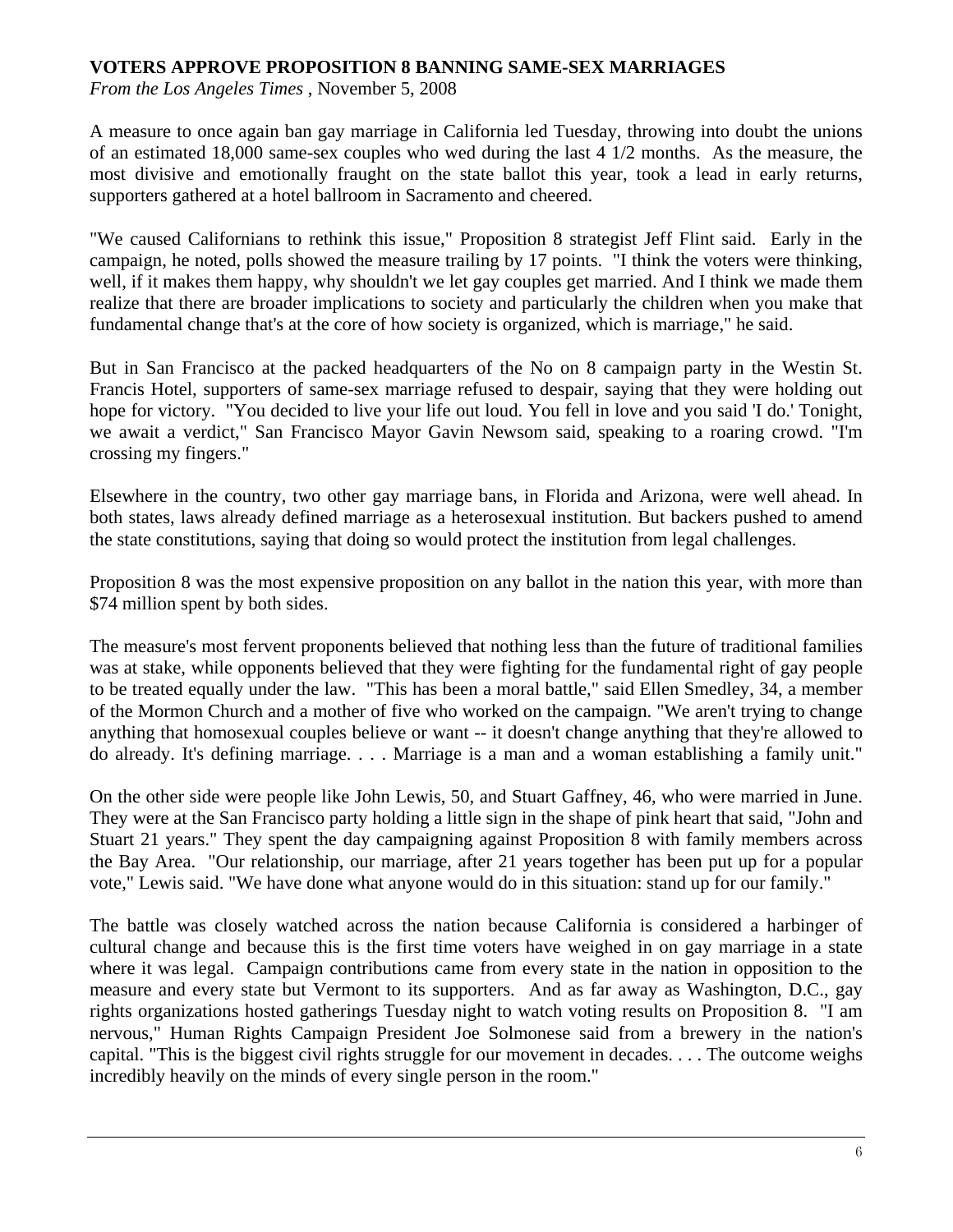Eight years ago, Californians voted 61% to define marriage as being only between a man and a woman. The California Supreme Court overturned that measure, Proposition 22, in its May 15 decision legalizing same-sex marriage on the grounds that the state Constitution required equal treatment of gay and lesbian couples.

Opponents of Proposition 8 faced a difficult challenge. Bob Stern, president of the Center for Governmental Studies, said California voters "very, very rarely reverse themselves" especially in such a short time. Both sides waged a passionate -- and at times bitter -- fight over whether to allow samesex marriages to continue. The campaigns spent tens of millions of dollars in dueling television and radio commercials that blanketed the airwaves for weeks.

But supporters and opponents also did battle on street corners and front lawns, from the pulpits of churches and synagogues and -- unusual for a fight over a social issue -- in the boardrooms of many of the state's largest corporations.

Most of the state's highest-profile political leaders -- including both U.S. senators and the mayors of San Francisco, San Diego and Los Angeles -- along with the editorial pages of most major newspapers, opposed the measure. PG&E, Apple and other companies contributed money to fight the proposition, and the heads of Silicon Valley companies including Google and Yahoo took out a newspaper ad opposing it.

On the other side were an array of conservative organizations, including the Knights of Columbus, Focus on the Family and the American Family Assn., along with tens of thousands of small donors, including many who responded to urging from Mormon, Catholic and evangelical clergy.

An early October filing by the "yes" campaign reported so many contributions that the secretary of state's campaign finance website crashed. Proponents also organized a massive grass-roots effort. Campaign officials said they distributed more than 1.1 million lawn signs for Proposition 8 -- although an effort to stage a massive, simultaneous lawn-sign planting in late September failed after a production glitch in China delayed the arrival of hundreds of thousands of signs.

Research and polling showed that many voters were against gay marriage, but afraid that saying so would make them seem "discriminatory" or "not cool," said Flint, so proponents hoped to show them they were not alone. Perhaps more powerfully, the Proposition 8 campaign also seized on the issue of education, arguing in a series of advertisements and mailers that children would be subjected to a progay curriculum if the measure was not approved. "Mom, guess what I learned in school today?" a little girl said in one spot. "I learned how a prince married a prince." As the girl's mother made a horrified face, a voice-over said: "Think it can't happen? It's already happened. . . . Teaching about gay marriage will happen unless we pass Proposition 8."

Many voters said they had been swayed by that message. "We thought it would go this way," Proposition 8 co-chair Frank Schubert said. "We had 100,000 people on the streets today. We had people in every precinct, if not knocking on doors, then phoning voters in every precinct. We canvassed the entire state of California, one on one, asking people face to face how do they feel about this issue. And this is the kind of issue people are very personal and private about, and they don't like talking to pollsters, they don't like talking to the media, but we had a pretty good idea how they felt and that's being reflected in the vote count."

*Fourteenth Amendment:* *"No state shall ... deny to any person within its jurisdiction the equal protection of the laws."*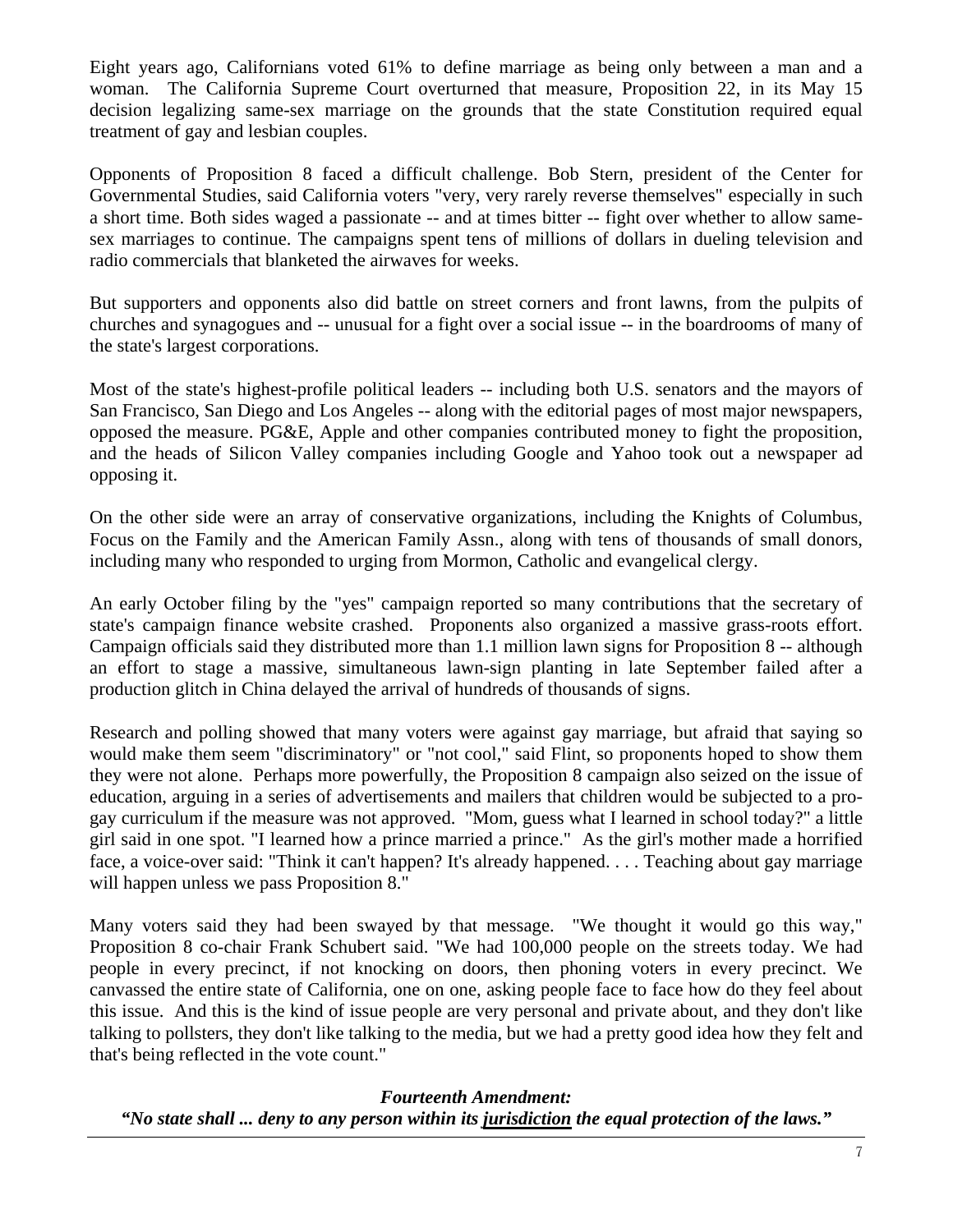- 1. What experience prompted Governor Roy Romer to issue an executive order?
- 2. Summit Ministries, a large evangelical church, is based where?
- 3. How many signatures were necessary to get the initiative on the ballot?
- 4. Name one reason that Colorado for Family Values felt Amendment 2 was necessary.
- 5. What was the first task of the Colorado Legal Initiatives Project?
- 6. What was Angela Romero's job?
- 7. When his commercials were deemed inappropriate for television, what did Tebedo do to communicate his message to voters?
- 8. Who became the first named defendant in the case against Amendment 2?
- 9. What did Dubofsky claim was the motivation of supporters of Amendment 2?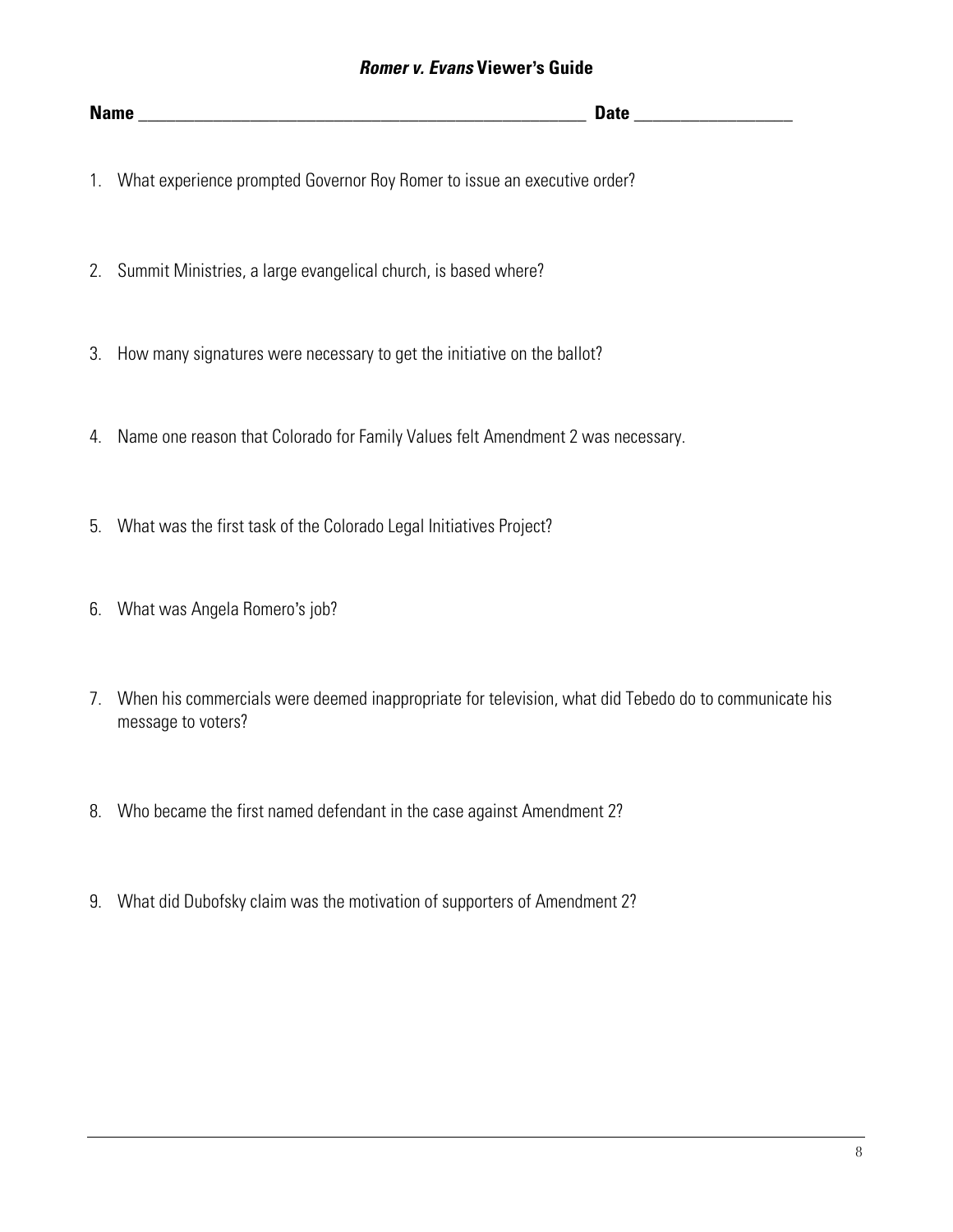### *Romer v. Evans* **Viewer's Guide (Answer Key)**

1. What experience prompted Governor Roy Romer to issue an executive order?

*Hearing a gay government employee say that he felt uncomfortable revealing his identity while at a meeting in the Governor's Mansion.* 

2. Summit Ministries, a large evangelical church, is based where?

*Colorado Springs.* 

3. How many signatures were necessary to get the initiative on the ballot?

*50,000.* 

4. Name one reason that Colorado for Family Values felt Amendment 2 was necessary.

*To prevent gays from having special rights; to promote morality; etc.* 

5. What was the first task of the Colorado Legal Initiatives Project?

*Hiring a lawyer.* 

6. What was Angela Romero's job?

*Police officer; youth officer; etc.* 

7. When his commercials were deemed inappropriate for television, what did Tebedo do to communicate his message to voters?

*He sent out a pamphlet.* 

8. Who became the first named defendant in the case against Amendment 2?

*Governor Romer.* 

9. What did Dubofsky claim was the motivation of supporters of Amendment 2?

*Hatred; prejudice; etc.* 



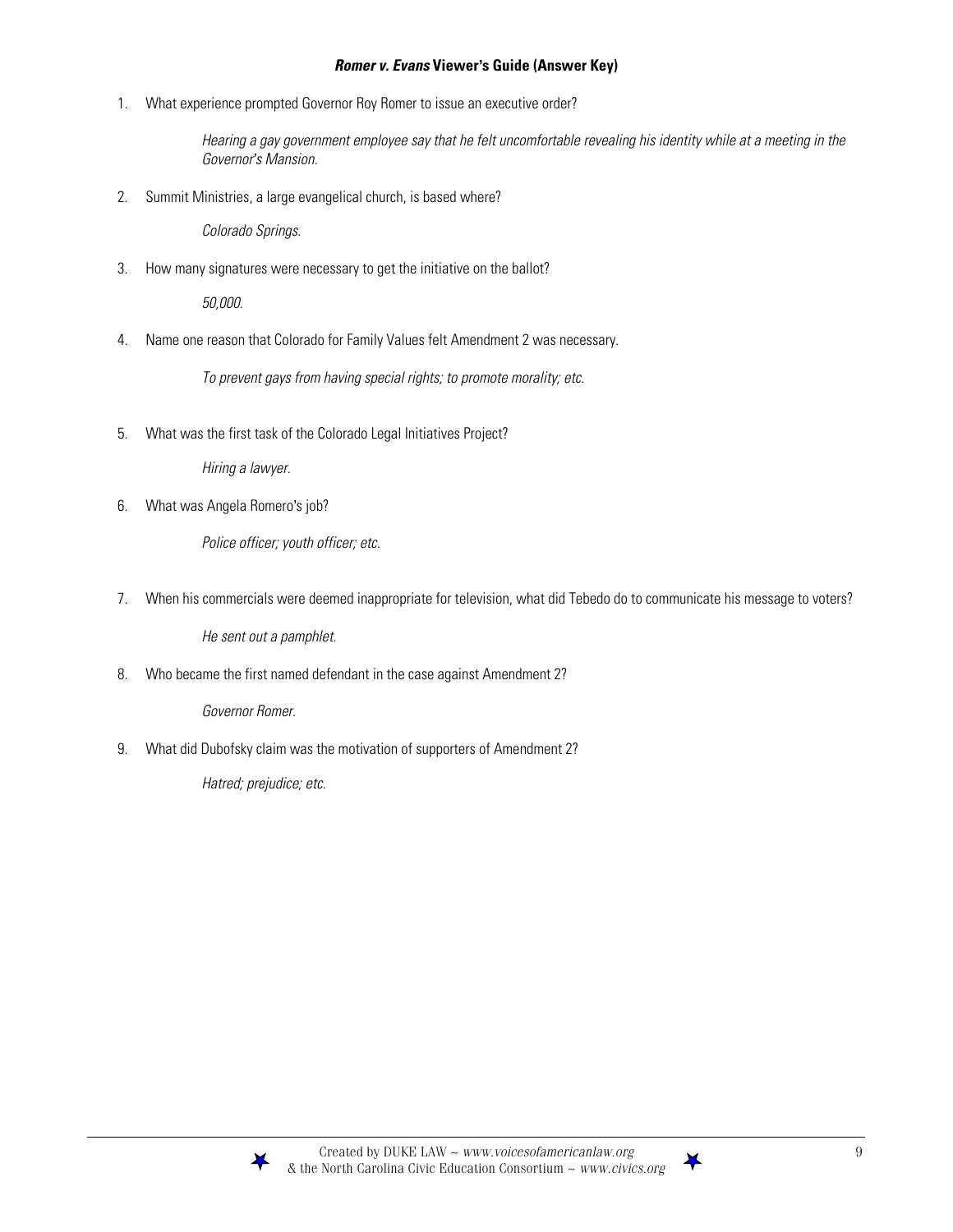# *Romer v. Evans* **Opinion Excerpts**

Excerpt from the Majority Opinion, written by Justice Kennedy:

One century ago, the first Justice Harlan admonished this Court that the Constitution "neither knows nor tolerates classes among citizens." Unheeded then, those words now are understood to state a commitment to the law's neutrality where the rights of persons are at stake. The Equal Protection Clause enforces this principle and today requires us to hold invalid a provision of Colorado's Constitution…

The State's principal argument in defense of Amendment 2 is that it puts gays and lesbians in the same position as all other persons. So, the State says, the measure does no more than deny homosexuals special rights. This reading of the amendment's language is implausible…The amendment withdraws from homosexuals, but no others, specific legal protection from the injuries caused by discrimination.

We cannot accept the view that Amendment 2's prohibition on specific legal protections does no more than deprive homosexuals of special rights. To the contrary, the amendment imposes a special disability upon those persons alone. Homosexuals are forbidden the safeguards that others enjoy or may seek without constraint…[T]he protections Amendment 2 withholds…are protections taken for granted by most people either because they already have them or do not need them…

 The Fourteenth Amendment's promise that no person shall be denied the equal protection of the laws must coexist with the practical necessity that most legislation classifies for one purpose or another, with resulting disadvantage to various groups or persons…If a law neither burdens a fundamental right nor targets a suspect class, we will uphold the legislative classification so long as it bears a rational relation to some legitimate end.

Amendment 2 confounds this normal process of judicial review. It is at once too narrow and too broad. It identifies persons by a single trait and then denies them protection across the board. The resulting disqualification of a class of persons from the right to seek specific protection from the law is unprecedented in our jurisprudence…It is not within our constitutional tradition to enact laws of this sort. Central both to the idea of the rule of law and to our own Constitution's guarantee of equal protection is the principle that government and each of its parts remain open on impartial terms to all who seek its assistance.

 A second and related point is that laws of the kind now before us raise the inevitable inference that the disadvantage imposed is born of animosity toward the class of persons affected. "If the constitutional conception of 'equal protection of the laws' means anything, it must at the very least mean that a bare . . . desire to harm a politically unpopular group cannot constitute a legitimate governmental interest."…Even laws enacted for broad and ambitious purposes often can be explained by reference to legitimate public policies which justify the incidental disadvantages they impose on certain persons. Amendment 2, however, in making a general announcement that gays and lesbians shall not have any particular protections from the law, inflicts on them immediate, continuing, and real injuries that outrun and belie any legitimate justifications that may be claimed for it.

We must conclude that Amendment 2 classifies homosexuals not to further a proper legislative end but to make them unequal to everyone else. This Colorado cannot do. A State cannot so deem a class of persons a stranger to its laws. Amendment 2 violates the Equal Protection Clause.

Excerpt from Justice Scalia's Dissenting Opinion: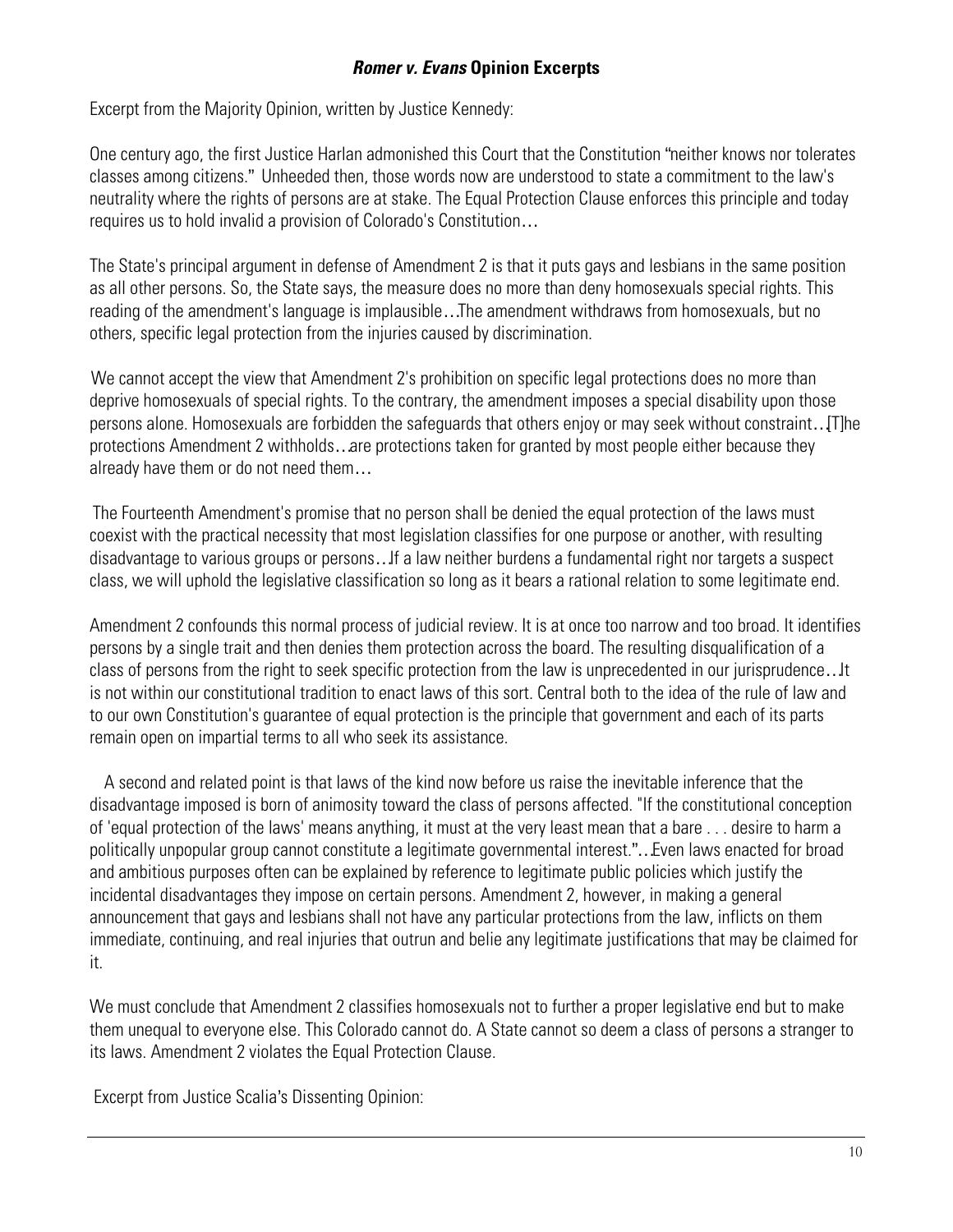The Court has mistaken a Kulturkampf for a fit of spite. The constitutional amendment before us here is not the manifestation of a "'bare . . . desire to harm'" homosexuals, but is rather a modest attempt by seemingly tolerant Coloradans to preserve traditional sexual mores against the efforts of a politically powerful minority to revise those mores through use of the laws. That objective, and the means chosen to achieve it, are not only unimpeachable under any constitutional doctrine hitherto pronounced (hence the opinion's heavy reliance upon principles of righteousness rather than judicial holdings); they have been specifically approved by the Congress of the United States and by this Court.

In holding that homosexuality cannot be singled out for disfavorable treatment, the Court places the prestige of this institution behind the proposition that opposition to homosexuality is as reprehensible as racial or religious bias. Whether it is or not is precisely the cultural debate that gave rise to the Colorado constitutional amendment (and to the preferential laws against which the amendment was directed). Since the Constitution of the United States says nothing about this subject, it is left to be resolved by normal democratic means, including the democratic adoption of provisions in state constitutions. This Court has no business imposing upon all Americans the resolution favored by the elite class from which the Members of this institution are selected, pronouncing that "animosity" toward homosexuality is evil. I vigorously dissent.

Today's opinion has no foundation in American constitutional law, and barely pretends to. The people of Colorado have adopted an entirely reasonable provision which does not even disfavor homosexuals in any substantive sense, but merely denies them preferential treatment. Amendment 2 is designed to prevent piecemeal deterioration of the sexual morality favored by a majority of Coloradans, and is not only an appropriate means to that legitimate end, but a means that Americans have employed before. Striking it down is an act, not of judicial judgment, but of political will. I dissent.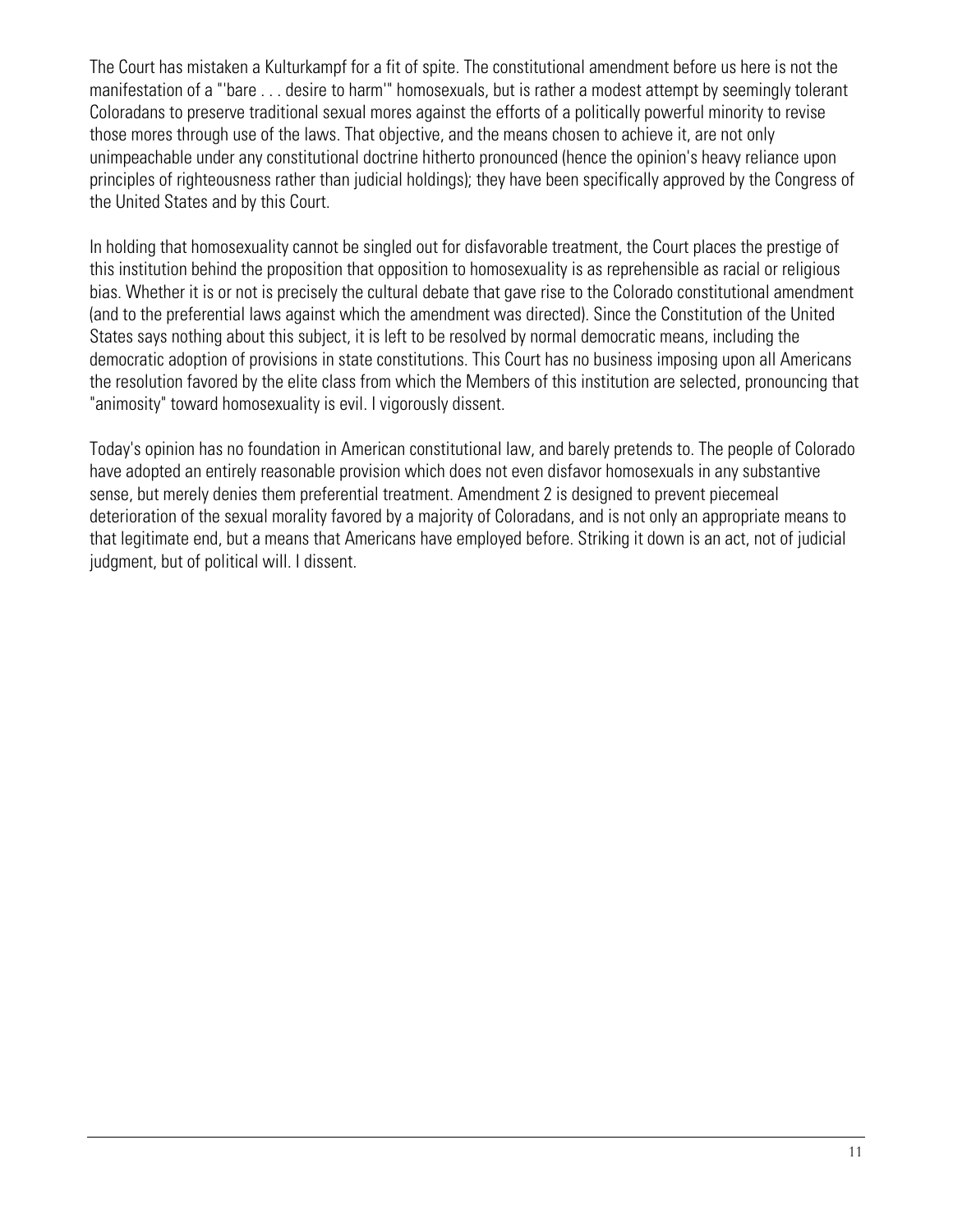## **GROUP 1:**

"[T]he Constitution 'neither knows nor tolerates classes among citizens…' The Equal Protection Clause enforces this principle..."

# **GROUP 2:**

"The State's principal argument in defense of Amendment 2 is that it puts gays and lesbians in the same position as all other persons. So, the State says, the measure does no more than deny homosexuals special rights."

## **GROUP 3:**

"The amendment imposes a special disability upon [homosexual] persons alone. Homosexuals are forbidden the safeguards that others enjoy or may seek without constraint…[T]he protections Amendment 2 withholds…are protections taken for granted by most people either because they already have them or do not need them…"

# **GROUP 4:**

"The Fourteenth Amendment's promise that no person shall be denied the equal protection of the laws must coexist with the practical necessity that most legislation classifies for one purpose or another, with resulting disadvantage to various groups or persons… We will uphold the legislative classification so long as it bears a rational relation to some legitimate end."

# **GROUP 5:**

"[L]aws of the kind now before us raise the inevitable inference that the disadvantage imposed is born of animosity toward the class of persons affected. 'If the constitutional conception of 'equal protection of the laws' means anything, it must at the very least mean that a bare . . . desire to harm a politically unpopular group cannot constitute a legitimate governmental interest.'"

# **GROUP 6:**

"Amendment 2 classifies homosexuals not to further a proper legislative end but to make them unequal to everyone else. This Colorado cannot do. A State cannot so deem a class of persons a stranger to its laws. Amendment 2 violates the Equal Protection Clause."

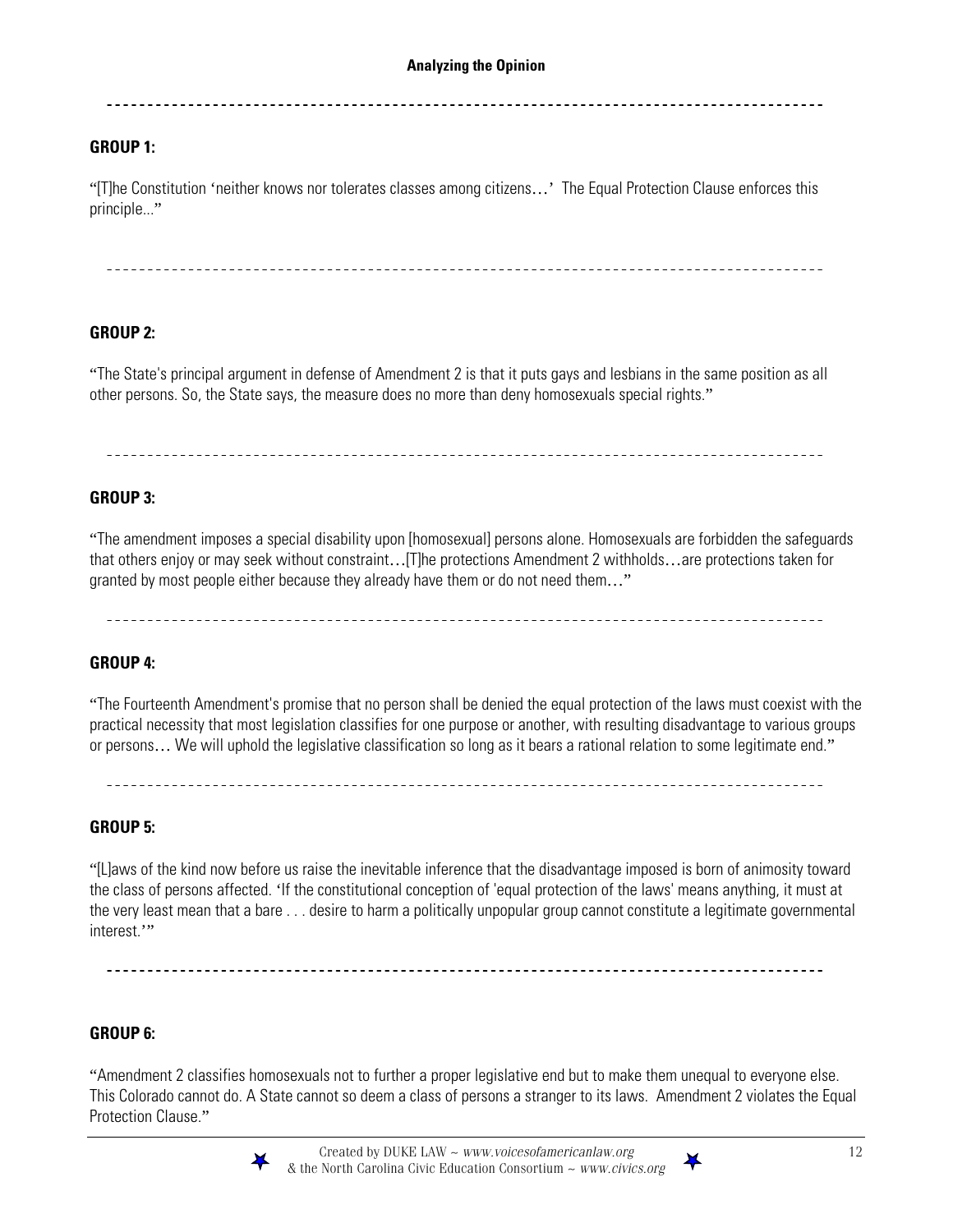#### **Civic Participation: Letter to the Editor**

You are a citizen of the state of Cardinal. In two months, the citizens of Cardinal will be voting on whether or not to amend the state constitution. The proposed amendment, called Proposition 1, is similar to California's Proposition 8. Proposition 1 reads:

"Marriage in the state of Cardinal is only valid if it is between one man and one woman."

You have decided to voice your opinion on this important issue by writing a letter to the state's most popular newspaper, the Cardinal State Gazette. Using the sources that were presented in class, including the Proposition 8 newspaper article, the case of Romer v. Evans, and the Equal Protection Clause of the U.S. Constitution, write a well-constructed letter to the editor in support of or against the passage of Proposition 1. You may use the space provided below, or a separate sheet of paper if you need more room.